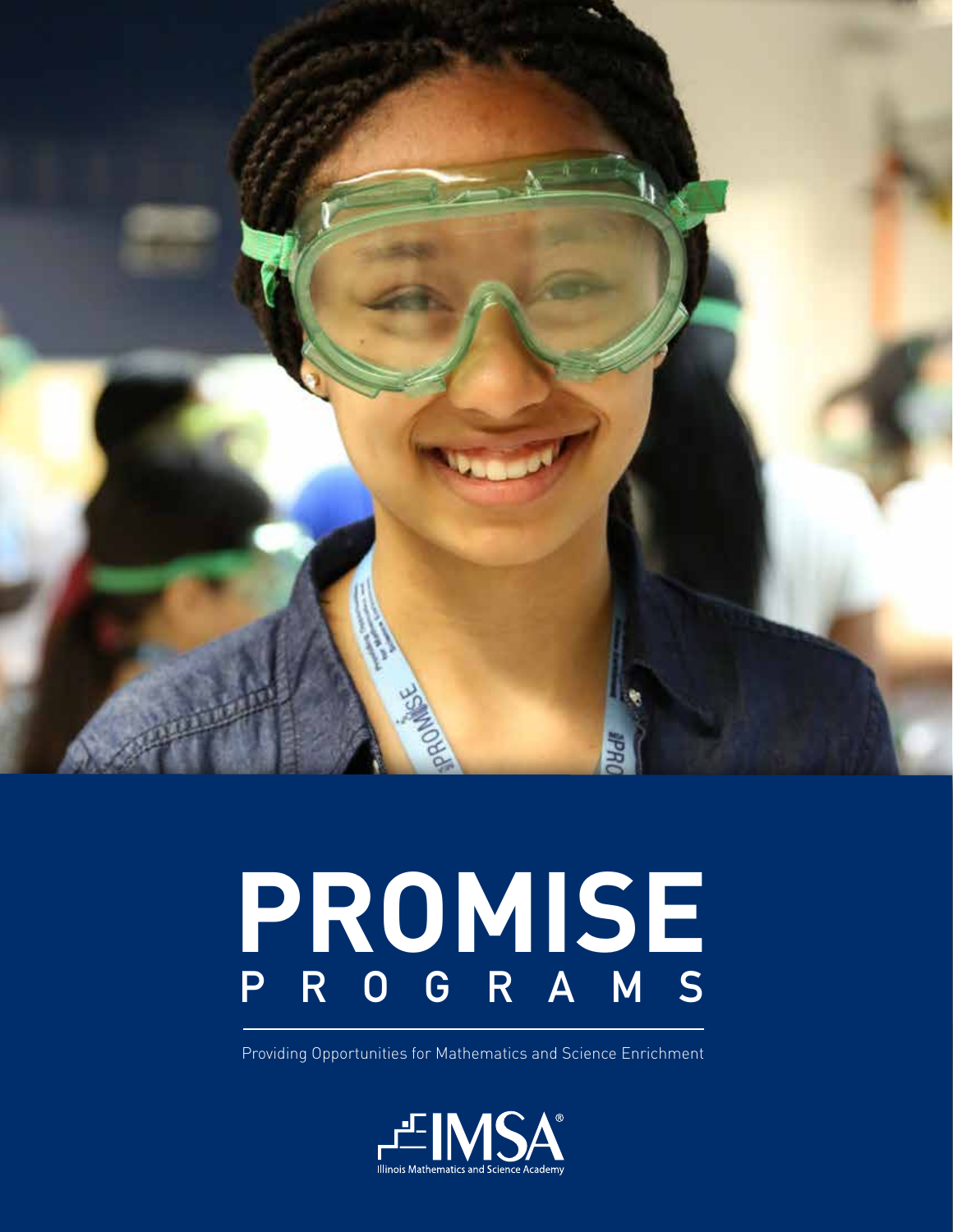

IMSA is committed to excellence and equity including active recruitment of students from all areas of Illinois. IMSA's PROMISE programs address the challenges of underrepresented and underserved students through year-round academic enrichment programming at low or no cost.

Held on the campus of the Illinois Mathematics & Science Academy in Aurora, Illinois with transportation provided from Chicago, PROMISE programs provide students the opportunity to work with IMSA faculty, staff, and student mentors exploring IMSA's unique learning laboratory and encouraging future admission to its tuition-free residential Academy for tenth through twelfth graders.

### **PROGRAM HIGHLIGHTS:**

- Exposure to curriculum that increases skills in math, science, and English
- Hands-on learning
- Experience IMSA's residential environment
- Prepare for the Academy application process
- Family involvement in the program

### **PROGRAM CALENDAR**

7th and 8th Grade: Held on twelve Saturdays during the fall and winter.

Summer Between 8th and 9th Grade: A ten day experience where participating students live on campus in IMSA residence halls.

9th Grade: Held on twelve Saturdays during the fall and winter.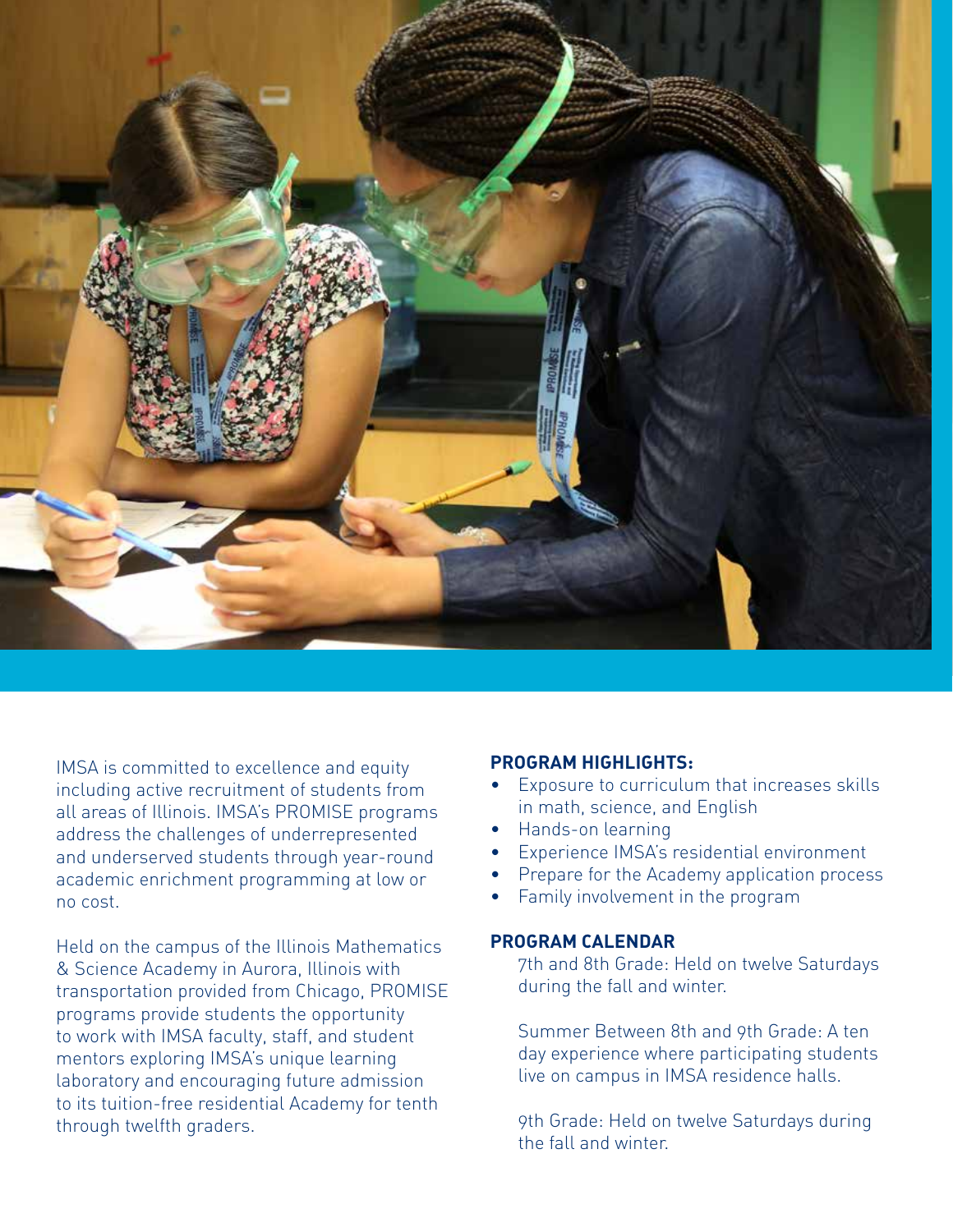

The PROMISE Programs are an excellent opportunity for students to learn more about IMSA and the way we provide instruction. Participants work directly with IMSA faculty, staff, and student tutors. Students participate in activities that encourage creativity, collaboration, and thinking "outside the box." Students who have an interest in attending IMSA can get a better feel for whether they are a good fit for the Academy.

» Dr. Anita White, PROMISE Program Director



## **APPLY AT IMSA.EDU**

Applications are accepted August through September for fall programs and March through April for the summer program. Admission to the PROMISE programs is by application only. Visit imsa.edu/admissions/promise to apply.